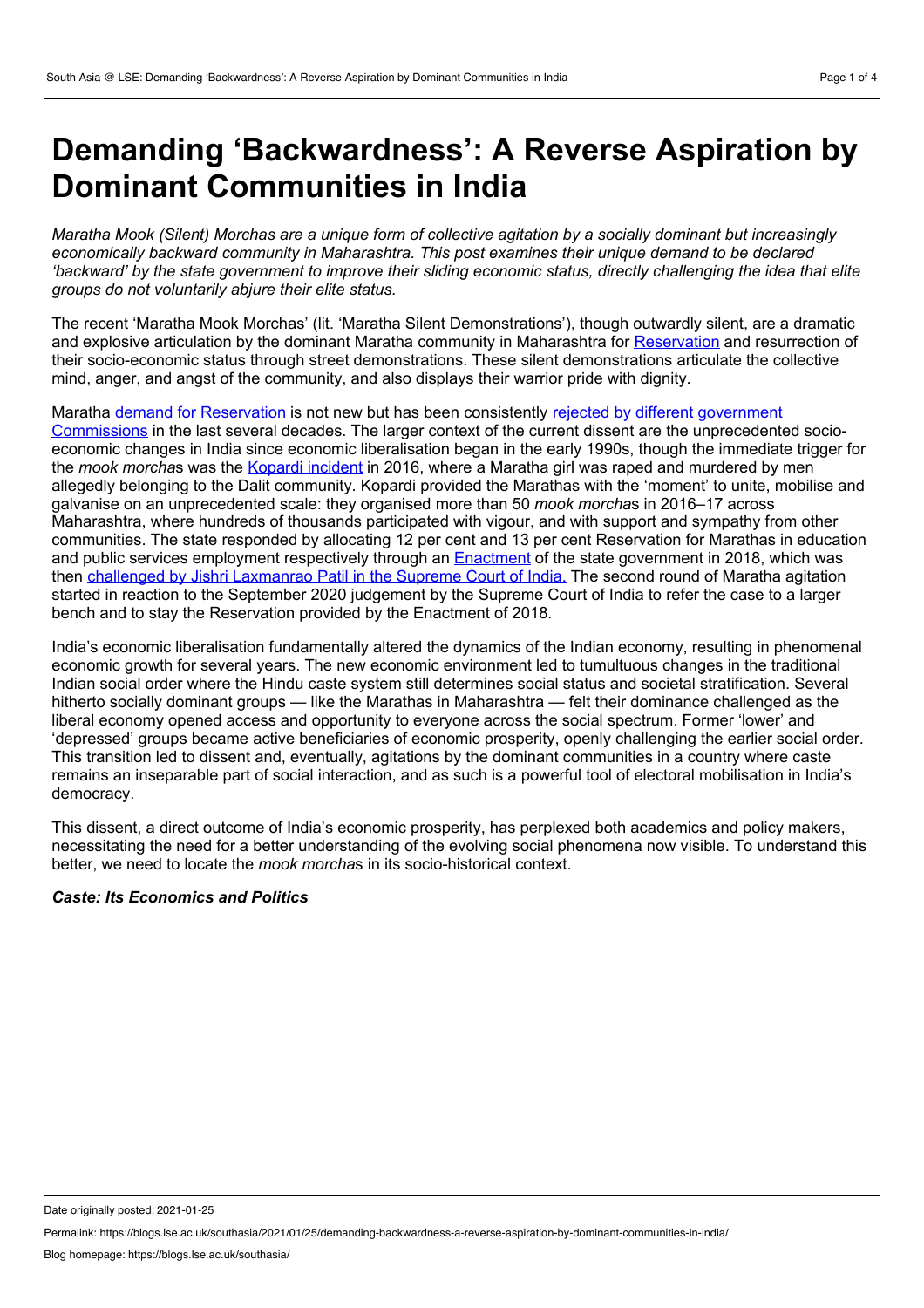The Maratha-Kunbi caste cluster, traditionally an agrarian community of around 40 million, comprises 33 per cent of the population in Maharashtra, and has been dominant since the formation of the state of Maharashtra in 1960. The Marathas' subtle understanding with the then ruling Congress Party gave them along overdue share in economic and political resources. Creating a homogeneous Maratha-Kunbi cluster worked as a strategy for the Congress Party to win successively in competitive electoral politics in the state until the formal recognition of a new group — 'Other Backward Castes' (OBC) — in the early 1990s, following the nationwide implementation of the Report of the Mandal [Commission](http://www.ncbc.nic.in/User_Panel/UserView.aspx?TypeID=1161). Maratha [dominance](https://en.wikipedia.org/wiki/Politics_of_Maharashtra) in Maharashtra's is visible variously: in elections since the formation of Maharashtra state, the Marathas have consistently won nearly 50 per cent of the non-Reserved seats in the state's Legislative Assembly, excluding the constituencies reserved for Scheduled Castes (29 seats) and Scheduled Tribes (25 seats) respectively; in 54 of the 288 Legislative Assembly seats, even without any reservation, only Marathas have always been elected; of Maharashtra's 18 Chief Ministers since 1960, 12 have been Marathas; most of the cooperative sugar factories are headed and/or are managed by Marathas, while Marathas are Chairpersons in 23 district-level Cooperative banks; about 71.4 per cent of cooperative institutions in Maharashtra are under the control of this community; all milk cooperatives and cotton mills are either owned or controlled by them; and finally, 75 to 90 per cent of the agricultural land in the state is owned by them.

From the early 1990s, however, this overarching Maratha dominance saw a downward spiral as it confronted the economic rise of other social groups due to economic liberalisation, the decline of the one-Party political system, and the rise of coalition politics. The Maratha-Kunbi population obviously resented this loss of dominance, but their dissent has largely been silent, except for a few sporadic violent incidents. The three key elements that have come to define Maratha demonstrations expressing dissent are — they are silent; young women are at the helm; and political leaders are consciously denied an active role, and kept at back end of the *morcha*s. The disciplined and silent *morcha*s follow a set formula: adolescent girls aged 14–20 years old, from whom five or six are selected and trained, address the audience with fiery emotional speeches from asmall podium, a strategy that has connected effectively with the cause of the tragic Kopardi victim. Notably, there are no identifiable leaders of the agitation or the *morcha*s, nor any one particular organisation mobilising/guiding them (which are generally estimated to gather between 1–3 million people). A federation of over 50 Maratha organisations from all over the state give a call to march in a particular city, following which Marathas from all over the state converge on the selected venue.



*Bird's-eye view of a* **Mook Morcha,** *Kolhapur, 2016.* **© For copyright information, see below.**

The most visible feature of these *mook morcha*s are its focus away from the Marathas' traditional anti-Brahmin stance to being anti-Dalit. In 2016, the principal demand of the *mook morcha* was the withdrawal of the ['Scheduled](http://socialjustice.nic.in/writereaddata/UploadFile/The%20Scheduled%20Castes%20and%20Scheduled%20Tribes.pdf) Castes and Scheduled Tribes Prevention of Atrocities Act 1989' (in response to the Kopardi rape incident which had triggered these *morcha*s); the repeal of the Act was, thus, central to the agitation. There were demands for Reservation of public sector jobs and seats in educational institutions for Marathas as well, but the real issue was the increased presence of Dalits in public spaces, and their concomitant upward educational and economic mobility enabled by the Reservation system. Dominant communities across India — including the Marathas in Maharashtra — had never imagined that education or non-farming/service sector jobs would ever topple social power equations one day.

Date originally posted: 2021-01-25

Permalink: https://blogs.lse.ac.uk/southasia/2021/01/25/demanding-backwardness-a-reverse-aspiration-by-dominant-communities-in-india/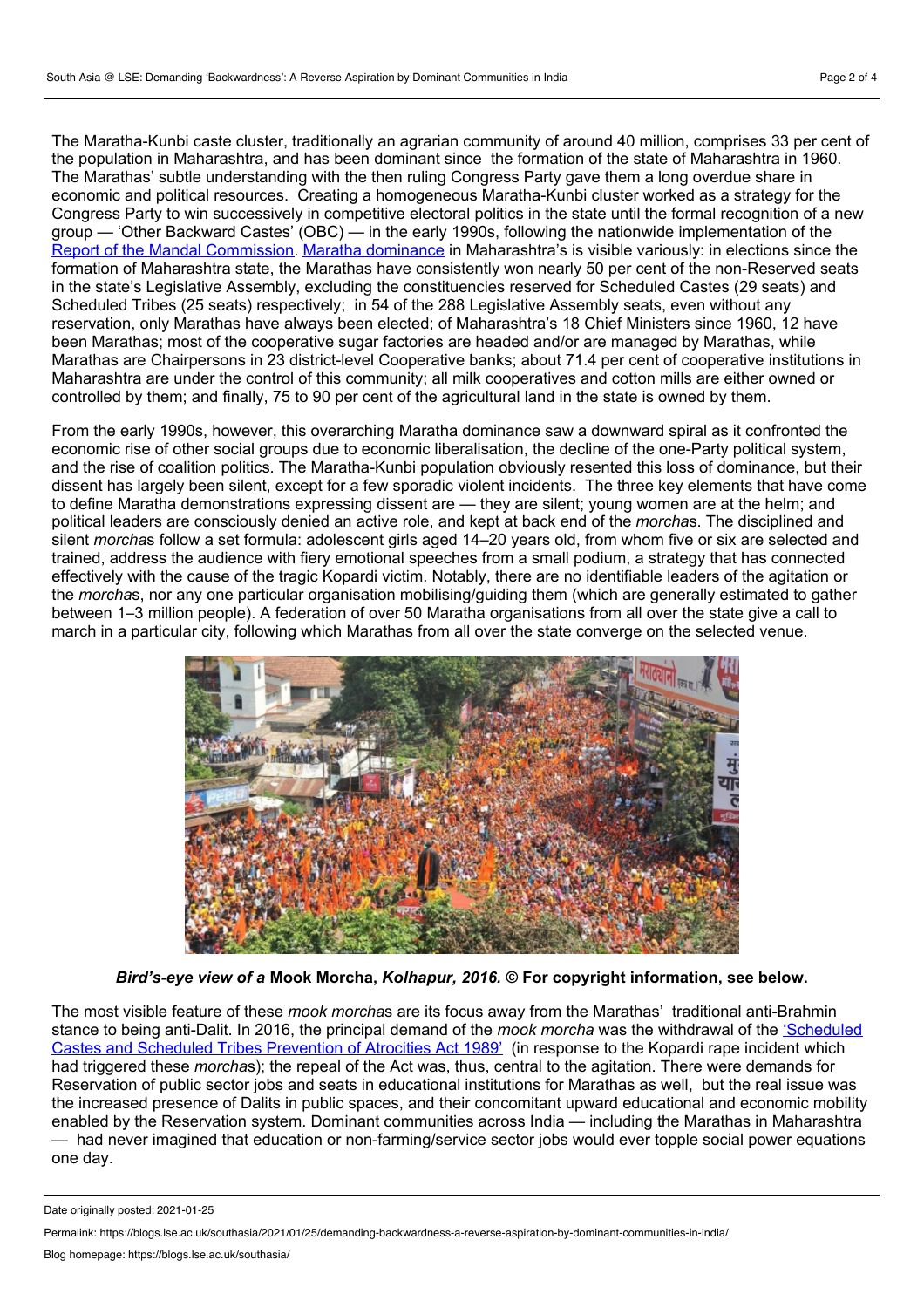The Maratha community's economic and political fortunes has since been marked by dwindling returns from agriculture, fragmentation of landholdings, loss of traditional dignity associated with agriculture, lack of attention to educational training of the youth, etc leading to resentment towards communities who have 'advantage' (i.e., OBCs, Dalits) due to the national policies on Reservation. The situation became grim post-1991 when economic reforms further eroded the dominance of the Marathas. The cumulative effect of these factors led to the Marathas experiencing progressive deprivation, even though the realisation of backwardness due to decline of agriculture and fragmentation of landholdings took some time to concretise into collective action.

In comparison, the Dalits and OBCs were deeply influenced by the principles of their leader Dr B. R. [Ambedkar](http://www.columbia.edu/itc/mealac/pritchett/00ambedkar/index.html) who hailed that education alone could emancipate them out of discrimination and [disadvantage.](https://www.jstor.org/stable/4412381?seq=1) Quality higher educational institutions in urban areas benefitted Dalits and OBCs due to the reservation of places for them, and who earnestly believed in the power of education as a tool to pull them out of their historical poverty and deprivation. The Marathas, on the other hand — with their traditional and symbiotic relationship to land — did not idealise the same vision, continuing to believe that power accrued from their customary ownership of land. It is in this processual context over the years that average Marathas became educationally regressive, further widening the educational distance between themselves and the Dalit-OBC groups.

With economic liberalisation and reforms, and the attendant boom in the service sector which now became the principal motor of individual economic prosperity and social mobility, agriculture lost its prominent position in the economic order in Maharashtra. Industrial and service sectors along with IT-driven enterprises started to propel the economy; knowledge and the Digital economy, along with e-commerce connected India to the global economy, as newer and newer industries in the Digital sector hegemonised interactions with the world economy. Education and knowledge became the central pillars of this new emerging economy. As a result, Marathas began to feel left out of this dynamic economic and social churning, worsening their financial status and slipping further into conditions of cognisant poverty.

#### *Demanding 'Backwardness'*

The demand for Reservation as a solution to bridge this growing economic distance therefore seemed an appropriate strategy to regain the lost status of the Marathas. They now believed that Reservation in education, public employment and political space enabled the backward communities to gain better economic status and would likewise do the same for them. This concept of 'reverse' aspiration defines this increasing tendency to demand 'backwardness' (by asking for Reservation of places for themselves, and therefore making themselves at par with traditional 'lower'/'depressed' social groups) by this dominant and 'forward' group since the communities who have had the advantages of Reservation seem to have improved economically, and their upward economic mobility has provided access to more resources and better social status.

Thus, the reasons for the participation of the Marathas in the *mook morcha*s is a result of the conscious build-up of their idea of social and economic loss and deprivation. Class consciousness is strengthened by kinship bonds in the community as they set out to articulate their demands. Traditional dress and colour (*bhagava*) codes, display of swords, symbols associated with Maratha culture amplify both kinship and community consciousness. But it is important to note that this is a latent consciousness as is not directly related to economic well-being or educational disadvantage: the consciousness is more political in nature. This demand for backward status, expressed through silent demonstrations, fundamentally topples elite, post-Marxist theories that argue that traditional elites do not necessarily give away their position of dominance easily.

Date originally posted: 2021-01-25

Permalink: https://blogs.lse.ac.uk/southasia/2021/01/25/demanding-backwardness-a-reverse-aspiration-by-dominant-communities-in-india/